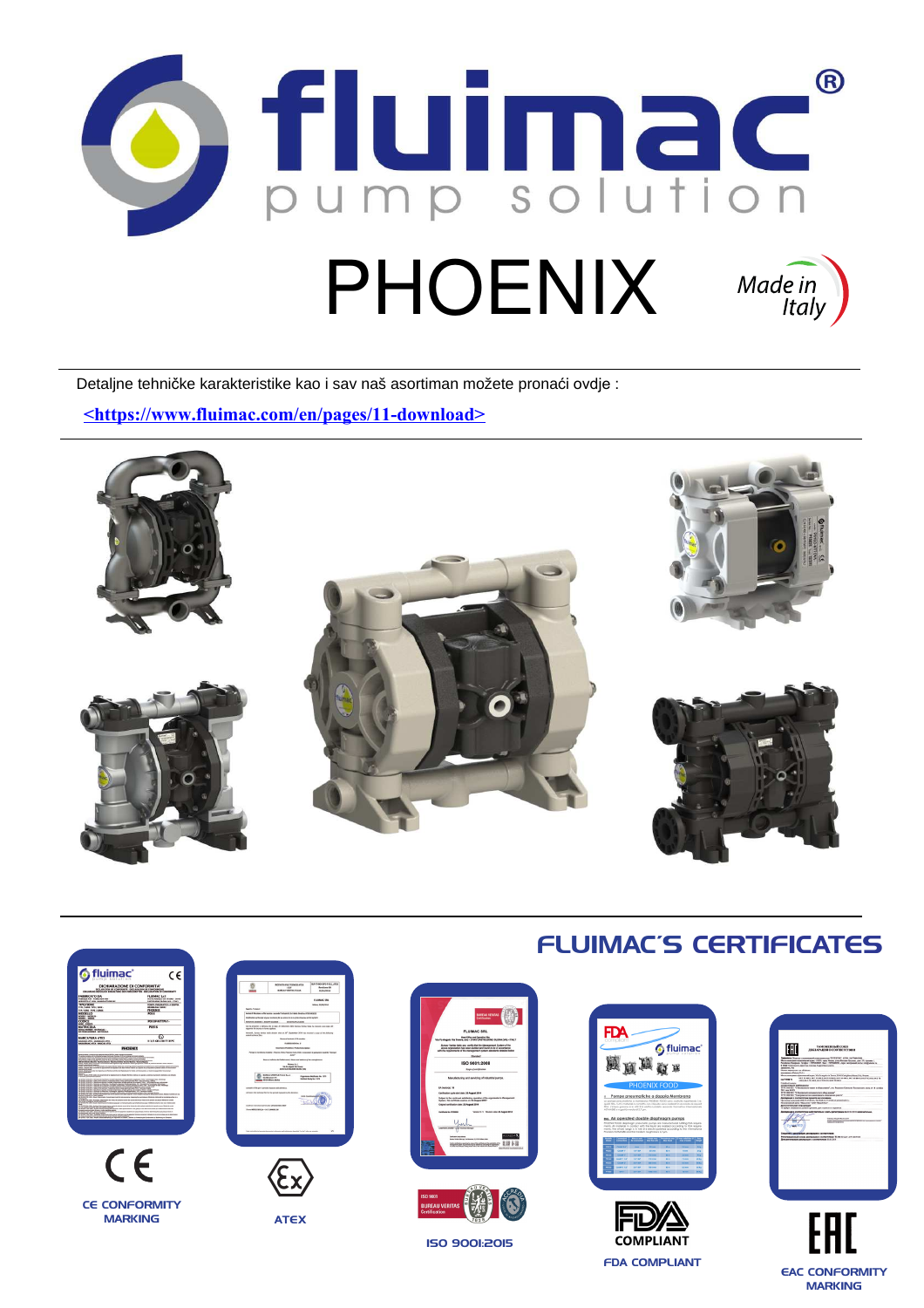Connections: 1/4" Max flow-rate: 8 It/min

|          | Pump<br>casing | Diaphragms | <b>Balls</b>               | Ball<br>seats |  |
|----------|----------------|------------|----------------------------|---------------|--|
| $\alpha$ | PP             | NBR+PTFE   | <b>PTFE</b><br><b>INOX</b> | PP            |  |
|          |                |            |                            |               |  |



|   | <b>PVDF</b> | NBR+PTFE | <b>PTFE</b> | <b>PVDF</b> |  |
|---|-------------|----------|-------------|-------------|--|
| ๛ |             |          |             |             |  |



|     |            |          | TCT<br>. .  |            |  |
|-----|------------|----------|-------------|------------|--|
|     | <b>POM</b> | NBR+PTFE | <b>INOX</b> | <b>POM</b> |  |
| . . |            |          |             |            |  |

| Extra connections l | PVDF / POM<br>PP, |  |
|---------------------|-------------------|--|
|                     |                   |  |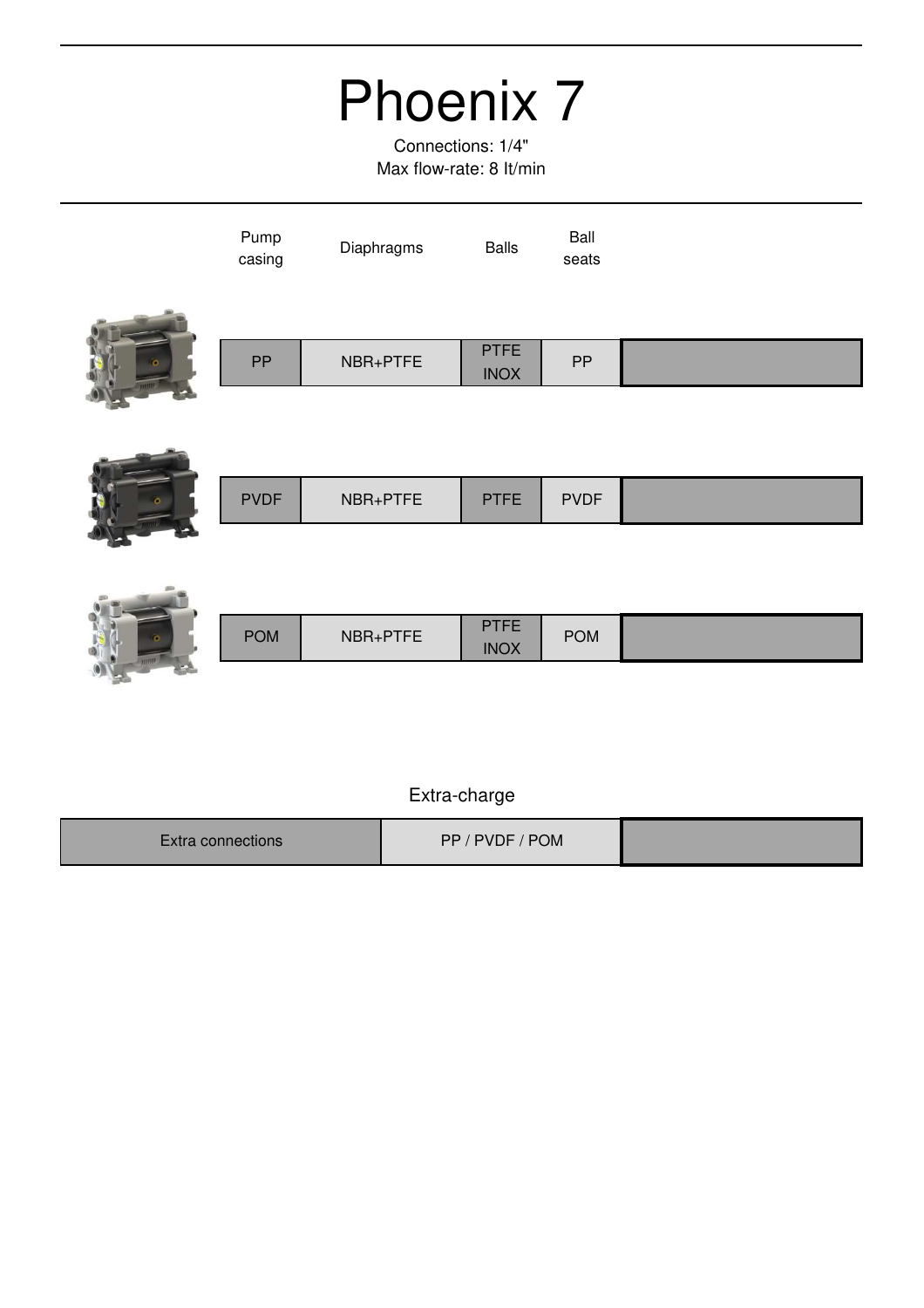Connections: 3/8" Max flow-rate: 20 lt/min

| Pump<br>casing  | Diaphragms                  | <b>Balls</b>               | Ball<br>seats |  |
|-----------------|-----------------------------|----------------------------|---------------|--|
|                 | <b>HYTREL</b>               | <b>PTFE</b><br><b>EPDM</b> | PP / PE       |  |
|                 | <b>SANTOPRENE</b>           | <b>INOX</b>                | PP / PE       |  |
|                 |                             | <b>NBR</b>                 | <b>INOX</b>   |  |
| PP              |                             |                            |               |  |
|                 | HYTREL+PTFE                 | <b>PTFE</b><br><b>EPDM</b> | PP            |  |
|                 | SANTOPRENE +                | <b>INOX</b>                | PP            |  |
|                 | <b>PTFE</b>                 | <b>NBR</b>                 | <b>INOX</b>   |  |
|                 |                             |                            |               |  |
| <b>PVDF</b>     | SANTOPRENE +<br><b>PTFE</b> | <b>PTFE</b><br><b>INOX</b> | <b>PVDF</b>   |  |
|                 |                             |                            |               |  |
|                 | <b>HYTREL</b>               | <b>PTFE</b><br><b>EPDM</b> | POM / PE      |  |
|                 | SANTOPRENE                  | <b>INOX</b><br><b>NBR</b>  | POM / PE      |  |
| <b>POM</b>      |                             |                            |               |  |
|                 | HYTREL+PTFE                 | <b>PTFE</b><br><b>EPDM</b> | <b>POM</b>    |  |
|                 | SANTOPRENE +<br><b>PTFE</b> | <b>INOX</b><br><b>NBR</b>  | <b>POM</b>    |  |
|                 |                             |                            |               |  |
| <b>AISI 316</b> | HYTREL+PTFE                 | <b>PTFE</b><br><b>INOX</b> | <b>INOX</b>   |  |

|                   | PP / PVDF / POM |  |
|-------------------|-----------------|--|
| Extra connections | <b>INOX</b>     |  |
| Twin manifolds    | PP / PVDF / POM |  |
|                   | <b>INOX</b>     |  |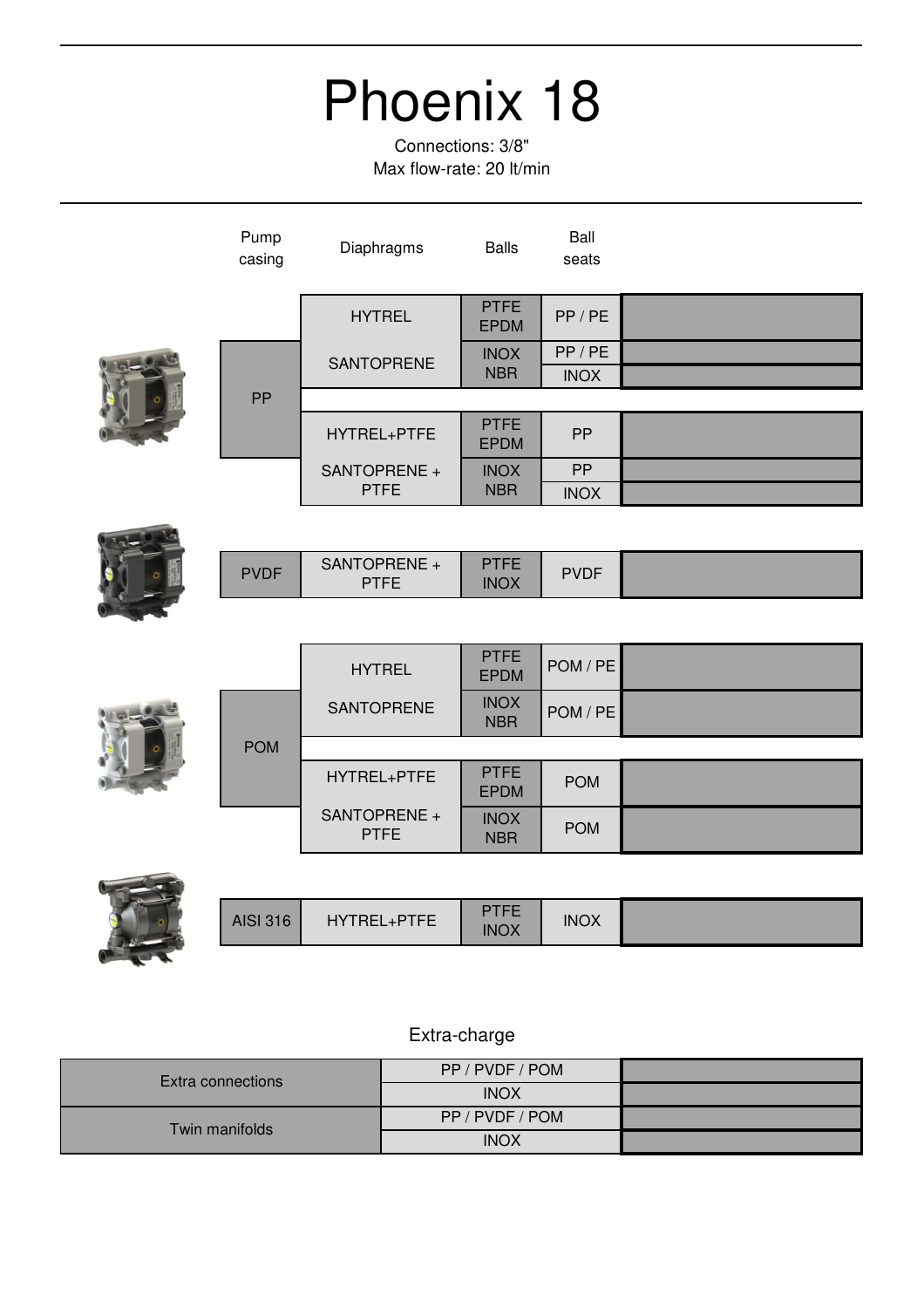Connections: 1/2" Max flow-rate: 35 It/min

| Pump<br>casing  | Diaphragms                  | <b>Balls</b>               | Ball<br>seats |  |
|-----------------|-----------------------------|----------------------------|---------------|--|
|                 | <b>HYTREL</b>               | <b>PTFE</b><br><b>EPDM</b> | PP/PE         |  |
|                 | SANTOPRENE                  | <b>INOX</b>                | PP/PE         |  |
|                 |                             | <b>NBR</b>                 | <b>INOX</b>   |  |
| PP              |                             |                            |               |  |
|                 | HYTREL+PTFE                 | <b>PTFE</b><br><b>EPDM</b> | PP            |  |
|                 | SANTOPRENE +                | <b>INOX</b>                | PP            |  |
|                 | <b>PTFE</b>                 | <b>NBR</b>                 | <b>INOX</b>   |  |
|                 |                             |                            |               |  |
| <b>PVDF</b>     | SANTOPRENE +<br><b>PTFE</b> | <b>PTFE</b><br><b>INOX</b> | <b>PVDF</b>   |  |
|                 |                             |                            |               |  |
|                 | <b>HYTREL</b>               | <b>PTFE</b><br><b>EPDM</b> | ALU / PE      |  |
|                 | <b>SANTOPRENE</b>           | <b>INOX</b><br><b>NBR</b>  | <b>INOX</b>   |  |
| <b>ALU</b>      |                             |                            |               |  |
|                 | HYTREL+PTFE                 | <b>PTFE</b><br><b>EPDM</b> | <b>ALU</b>    |  |
|                 | SANTOPRENE +<br><b>PTFE</b> | <b>INOX</b><br><b>NBR</b>  | <b>INOX</b>   |  |
|                 |                             |                            |               |  |
| <b>AISI 316</b> | HYTREL+PTFE                 | <b>PTFE</b><br><b>INOX</b> | <b>INOX</b>   |  |

### Extra-charge

K

|                   | PP / PVDF / POM |  |
|-------------------|-----------------|--|
| Extra connections | <b>INOX</b>     |  |
| Twin manifolds    | PP / PVDF / POM |  |
|                   | <b>INOX</b>     |  |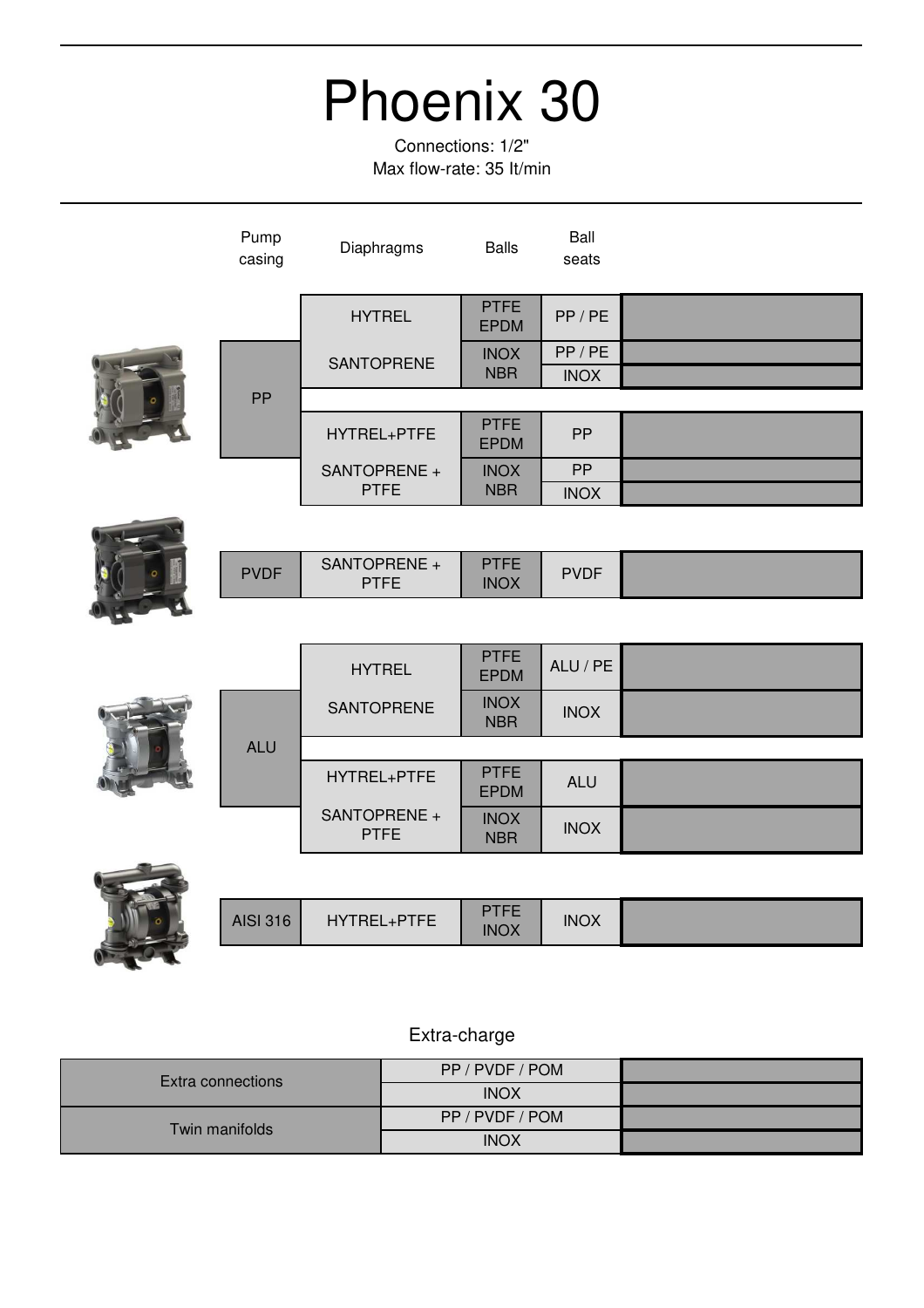Connections: 1/2" Max flow-rate: 55 It/min

| Pump<br>casing  | Diaphragms                         | <b>Balls</b>               | Ball<br>seats           |  |
|-----------------|------------------------------------|----------------------------|-------------------------|--|
|                 | <b>HYTREL</b>                      | <b>PTFE</b><br><b>EPDM</b> | PP/PE                   |  |
|                 | <b>SANTOPRENE</b><br><b>NBR</b>    | <b>INOX</b>                | <b>INOX</b><br>PP / PE  |  |
|                 | <b>EPDM</b>                        | <b>NBR</b>                 | <b>INOX</b>             |  |
| PP              |                                    |                            |                         |  |
|                 | HYTREL+PTFE                        | <b>PTFE</b><br><b>EPDM</b> | PP                      |  |
|                 | SANTOPRENE +                       | <b>INOX</b>                | PP                      |  |
|                 | <b>PTFE</b>                        | <b>NBR</b>                 | <b>INOX</b>             |  |
|                 |                                    |                            |                         |  |
| <b>PVDF</b>     | SANTOPRENE +<br><b>PTFE</b>        | <b>PTFE</b><br><b>INOX</b> | <b>PVDF</b>             |  |
|                 |                                    |                            |                         |  |
| <b>AISI 316</b> | HYTREL+PTFE                        | <b>PTFE</b><br><b>INOX</b> | <b>INOX</b>             |  |
|                 |                                    |                            |                         |  |
|                 | <b>HYTREL</b><br><b>SANTOPRENE</b> | <b>PTFE</b><br><b>EPDM</b> | <b>PE</b><br><b>ALU</b> |  |
|                 | <b>NBR</b><br><b>EPDM</b>          | <b>INOX</b><br><b>NBR</b>  | <b>PE</b><br><b>ALU</b> |  |
| <b>ALU</b>      |                                    |                            |                         |  |
|                 | HYTREL+PTFE                        | <b>PTFE</b><br><b>EPDM</b> | <b>ALU</b>              |  |
|                 | SANTOPRENE +<br><b>PTFE</b>        | <b>INOX</b><br><b>NBR</b>  | <b>ALU</b>              |  |

| <b>Extra connections</b> | <b>PP</b>       |  |
|--------------------------|-----------------|--|
|                          | <b>PVDF</b>     |  |
|                          | ALU / INOX      |  |
| Twin manifolds           | PP / PVDF / ALU |  |
|                          | <b>INOX</b>     |  |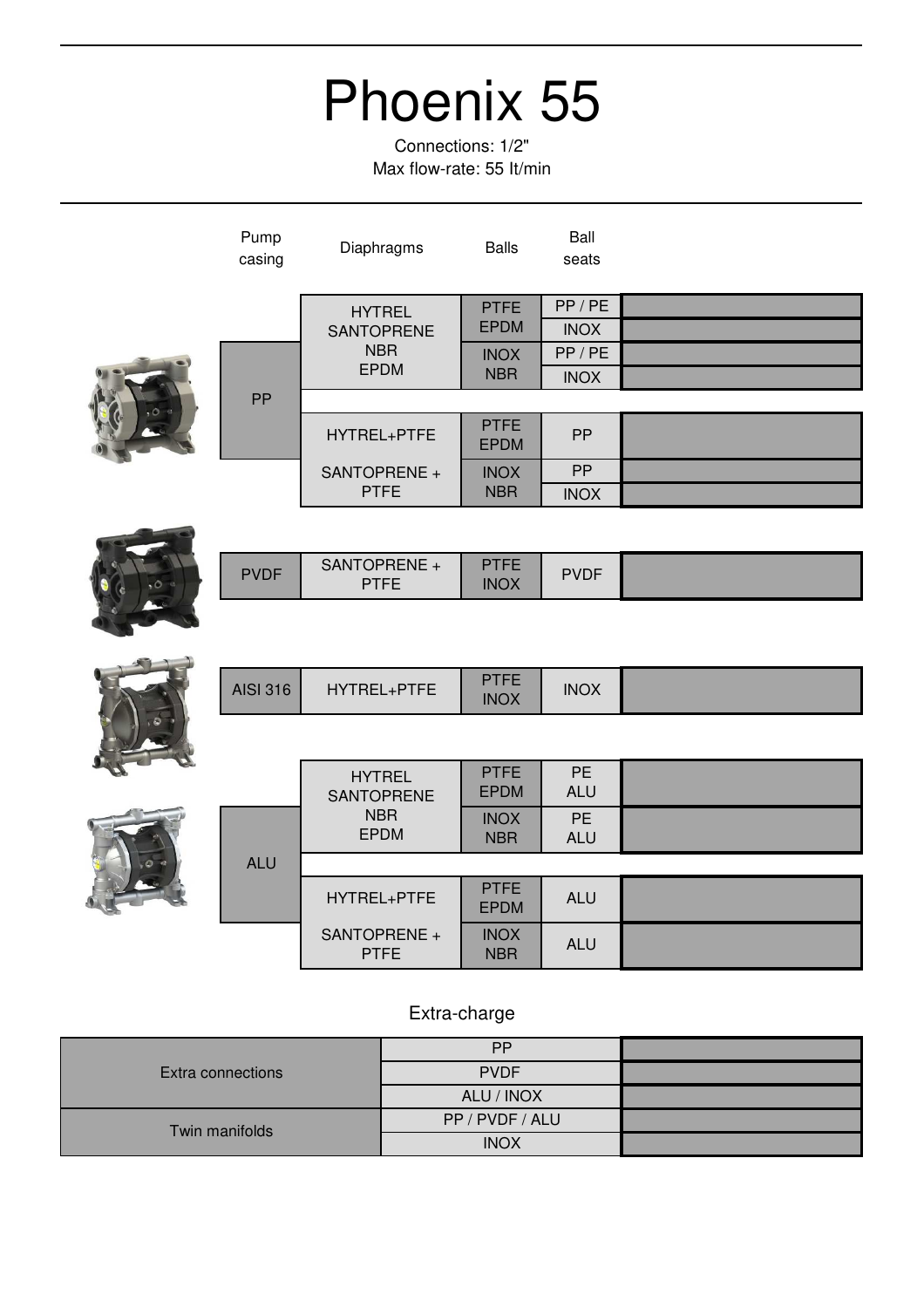Connections: 1/2" Max flow-rate: 60 It/min

| Pump<br>casing  | Diaphragms                         | <b>Balls</b>               | Ball<br>seats           |  |
|-----------------|------------------------------------|----------------------------|-------------------------|--|
|                 | <b>HYTREL</b><br><b>SANTOPRENE</b> | <b>PTFE</b><br><b>EPDM</b> | PP/PE<br><b>INOX</b>    |  |
|                 | <b>NBR</b><br><b>EPDM</b>          | <b>INOX</b><br><b>NBR</b>  | PP/PE<br><b>INOX</b>    |  |
| <b>PP</b>       |                                    |                            |                         |  |
|                 | HYTREL+PTFE                        | <b>PTFE</b><br><b>EPDM</b> | PP                      |  |
|                 | SANTOPRENE +                       | <b>INOX</b>                | PP                      |  |
|                 | <b>PTFE</b>                        | <b>NBR</b>                 | <b>INOX</b>             |  |
|                 |                                    |                            |                         |  |
| <b>PVDF</b>     | SANTOPRENE +<br><b>PTFE</b>        | <b>PTFE</b><br><b>INOX</b> | <b>PVDF</b>             |  |
|                 |                                    |                            |                         |  |
| <b>AISI 316</b> | HYTREL+PTFE                        | <b>PTFE</b><br><b>INOX</b> | <b>INOX</b>             |  |
|                 |                                    |                            |                         |  |
|                 | <b>HYTREL</b><br><b>SANTOPRENE</b> | <b>PTFE</b><br><b>EPDM</b> | PE<br><b>ALU</b>        |  |
|                 | <b>NBR</b><br><b>EPDM</b>          | <b>INOX</b><br><b>NBR</b>  | <b>PE</b><br><b>ALU</b> |  |
| <b>ALU</b>      |                                    |                            |                         |  |
|                 | HYTREL+PTFE                        | <b>PTFE</b><br><b>EPDM</b> | <b>ALU</b>              |  |
|                 | SANTOPRENE +<br><b>PTFE</b>        | <b>INOX</b><br><b>NBR</b>  | <b>ALU</b>              |  |
|                 |                                    |                            |                         |  |

| Extra connections | <b>PP</b>       |  |
|-------------------|-----------------|--|
|                   | <b>PVDF</b>     |  |
|                   | ALU / INOX      |  |
| Twin manifolds    | PP / PVDF / ALU |  |
|                   | <b>INOX</b>     |  |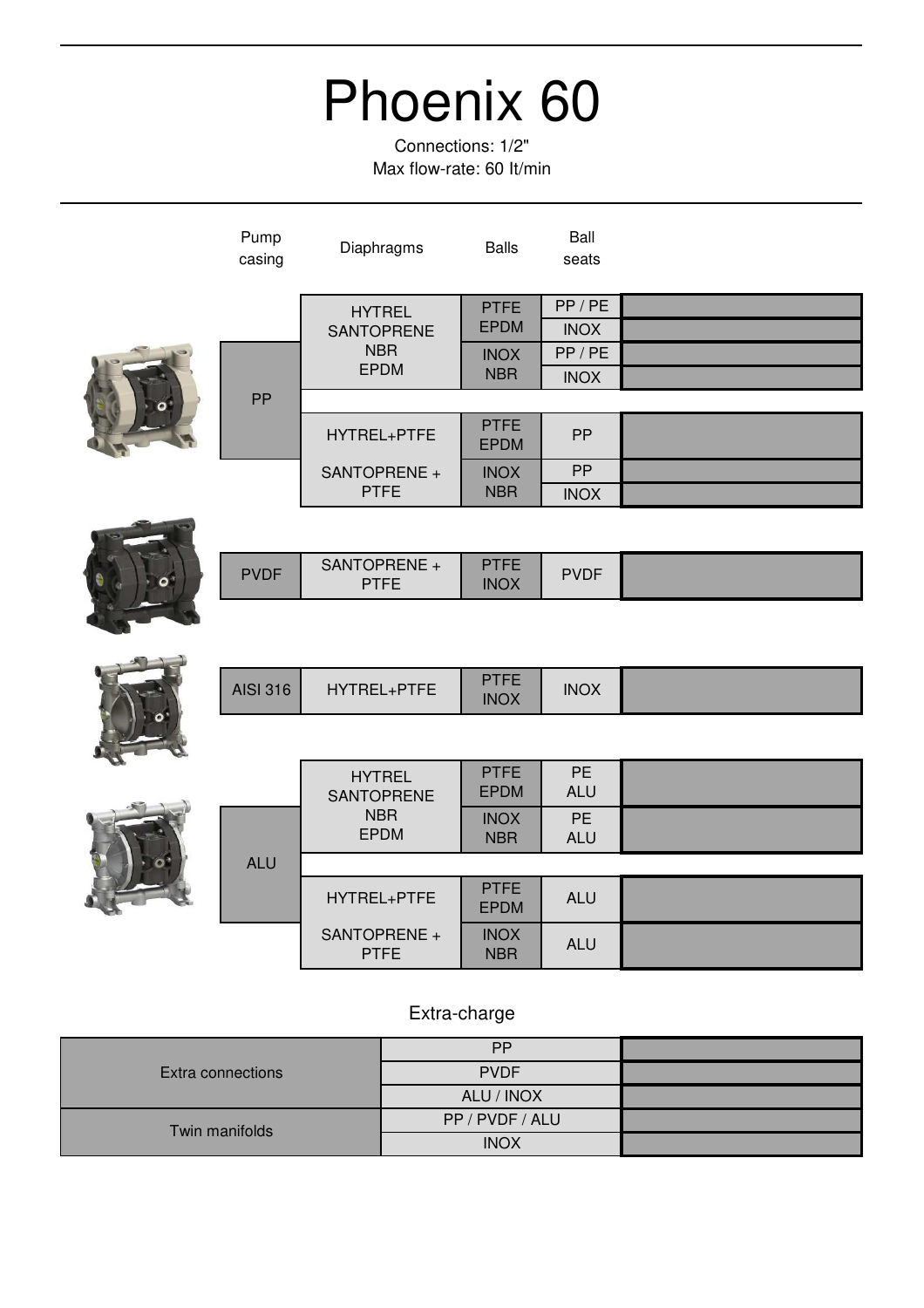Connections: 3/4" Max flow-rate: 110 It/min

| Pump<br>casing | Diaphragms                  | <b>Balls</b>               | Ball<br>seats           |  |
|----------------|-----------------------------|----------------------------|-------------------------|--|
|                | <b>HYTREL</b><br>SANTOPRENE | <b>PTFE</b><br><b>EPDM</b> | <b>PE</b><br><b>ALU</b> |  |
|                | <b>NBR</b><br><b>EPDM</b>   | <b>INOX</b><br><b>NBR</b>  | <b>PE</b><br><b>ALU</b> |  |
| <b>ALU</b>     |                             |                            |                         |  |
|                | HYTREL+PTFE                 | <b>PTFE</b><br><b>EPDM</b> | <b>ALU</b>              |  |
|                | SANTOPRENE +<br><b>PTFE</b> | <b>INOX</b><br><b>NBR</b>  | <b>ALU</b>              |  |

| connections<br>∠xtra | ALL                     |  |
|----------------------|-------------------------|--|
| Vin manifolds        | $\Lambda$<br><b>ALC</b> |  |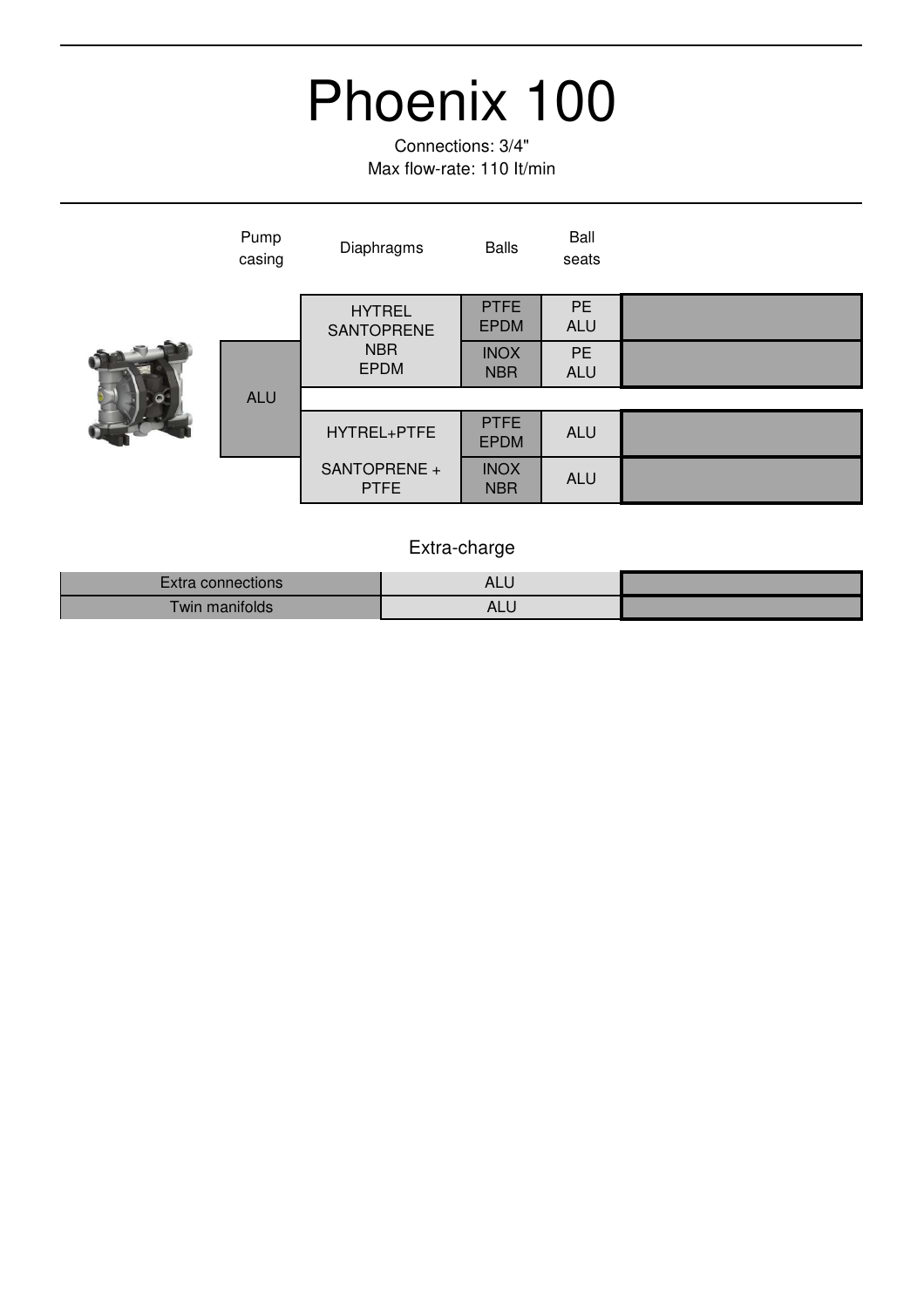Connections: 1" Max flow-rate: 120 It/min

|  | Pump<br>casing | Diaphragms                  | <b>Balls</b>               | Ball<br>seats |  |
|--|----------------|-----------------------------|----------------------------|---------------|--|
|  |                | <b>HYTREL</b>               | <b>PTFE</b>                | PP/PE         |  |
|  |                | <b>SANTOPRENE</b>           | <b>EPDM</b>                | <b>INOX</b>   |  |
|  |                | <b>NBR</b>                  | <b>INOX</b>                | PP/PE         |  |
|  | <b>PP</b>      | <b>EPDM</b>                 | <b>NBR</b>                 | <b>INOX</b>   |  |
|  |                |                             |                            |               |  |
|  |                | HYTREL+PTFE                 | <b>PTFE</b><br><b>EPDM</b> | <b>PP</b>     |  |
|  |                | SANTOPRENE +                | <b>INOX</b>                | <b>PP</b>     |  |
|  |                | <b>PTFE</b>                 | <b>NBR</b>                 | <b>INOX</b>   |  |
|  |                |                             |                            |               |  |
|  | <b>PVDF</b>    | SANTOPRENE +<br><b>PTFE</b> | <b>PTFE</b><br><b>INOX</b> | <b>PVDF</b>   |  |



**BANK CA** 

| <b>AISI 316</b><br>HYTREL+PTFE | 'FE<br><b>INOX</b> | <b>INOX</b> |  |
|--------------------------------|--------------------|-------------|--|
|--------------------------------|--------------------|-------------|--|

| Extra connections | <b>PP</b>   |  |
|-------------------|-------------|--|
|                   | <b>PVDF</b> |  |
|                   | <b>INOX</b> |  |
| Twin manifolds    | PP / PVDF   |  |
|                   | <b>INOX</b> |  |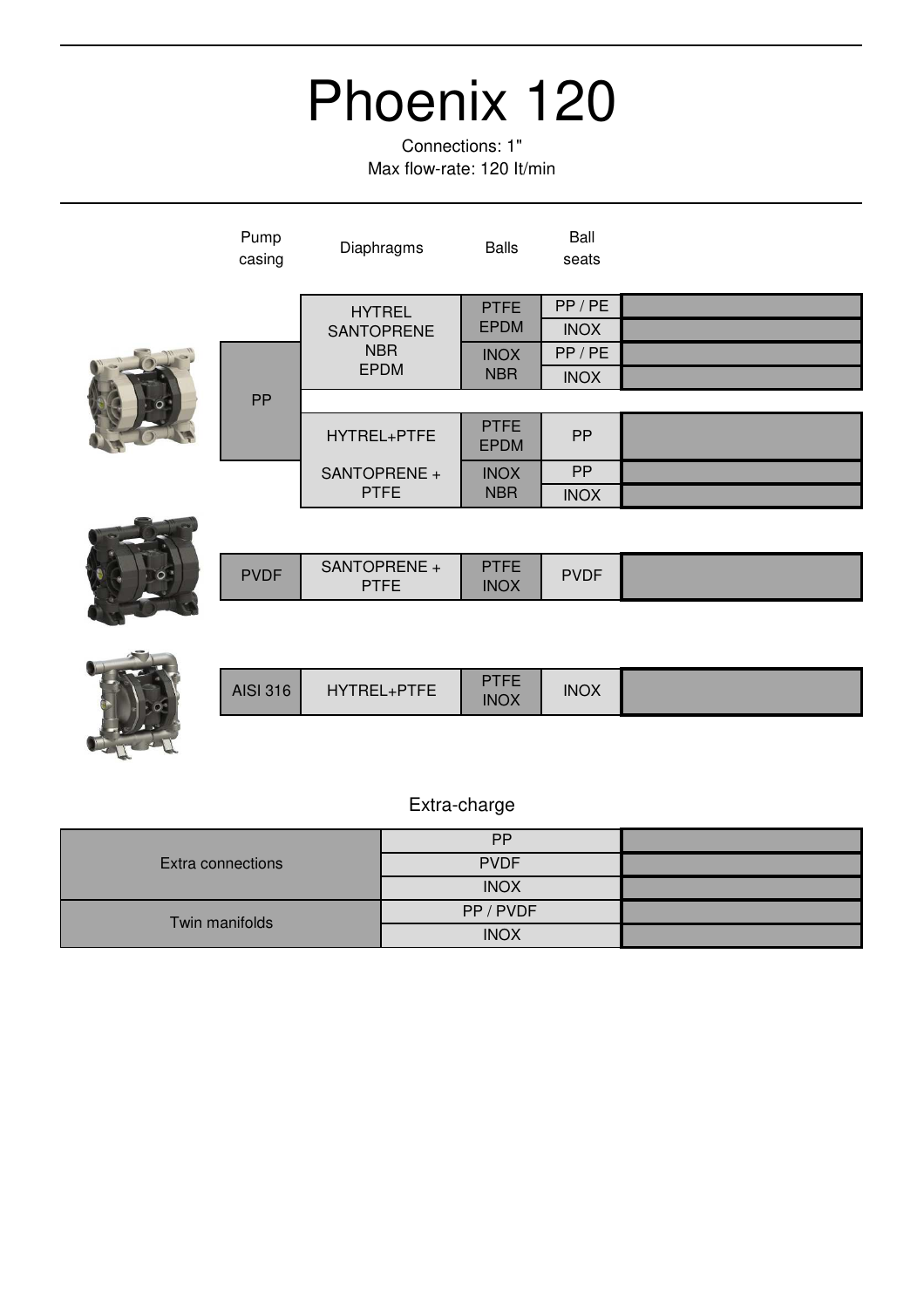Connections: 1" Max flow-rate: 170 It/min

| Pump<br>casing | Diaphragms                  | <b>Balls</b>               | Ball<br>seats           |  |
|----------------|-----------------------------|----------------------------|-------------------------|--|
|                | <b>HYTREL</b><br>SANTOPRENE | <b>PTFE</b><br><b>EPDM</b> | <b>PE</b><br><b>ALU</b> |  |
|                | <b>NBR</b><br><b>EPDM</b>   | <b>INOX</b><br><b>NBR</b>  | <b>PE</b><br><b>ALU</b> |  |
| <b>ALU</b>     |                             |                            |                         |  |
|                | HYTREL+PTFE                 | <b>PTFE</b><br><b>EPDM</b> | <b>ALU</b>              |  |
|                | SANTOPRENE +<br><b>PTFE</b> | <b>INOX</b><br><b>NBR</b>  | ALU                     |  |

| connections             | ┑∟∟            |  |
|-------------------------|----------------|--|
| <b>WIN</b><br>manitolds | $\Delta$<br>ு. |  |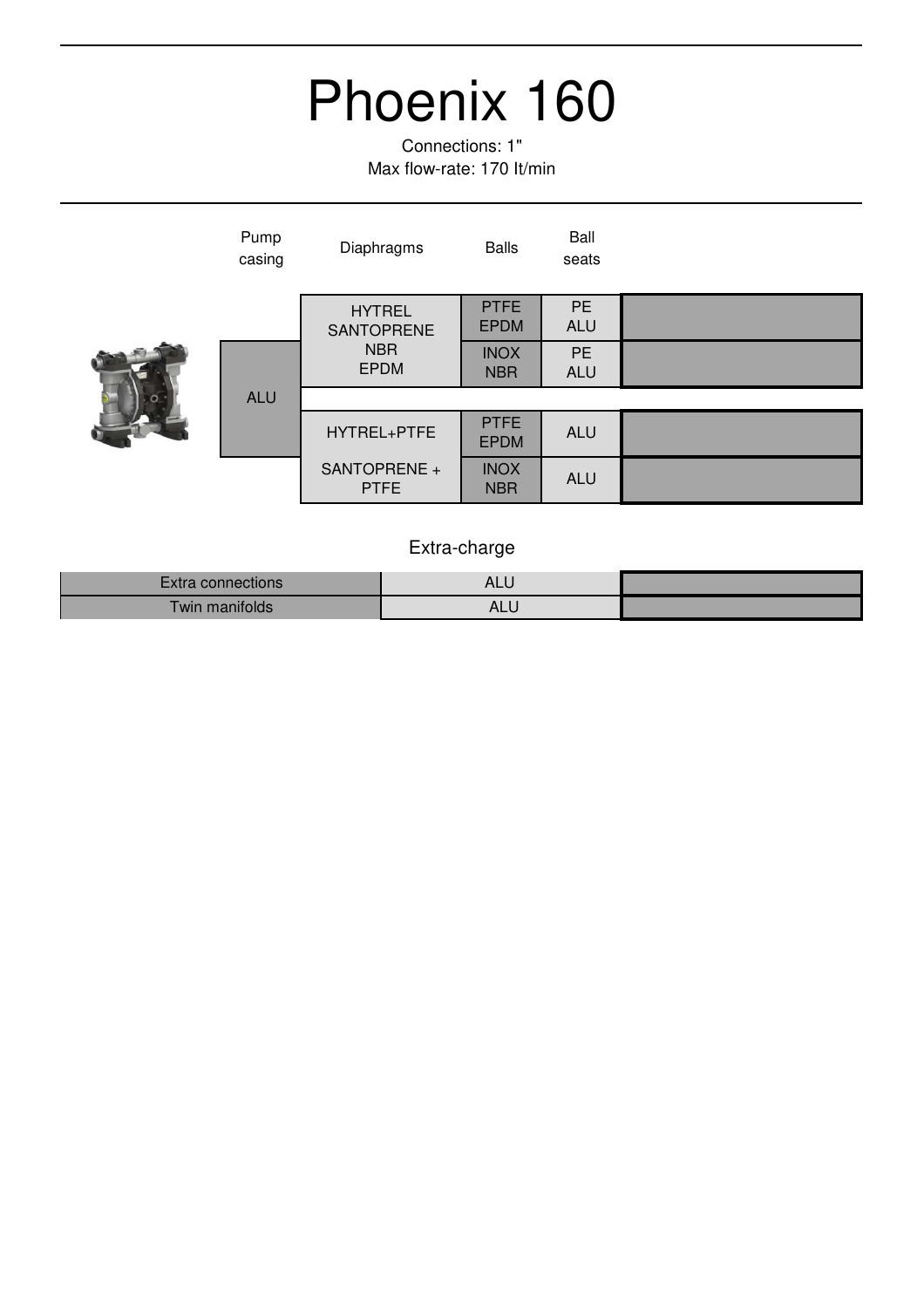Connections: 1" Max flow-rate: 170 It/min

| Pump<br>casing | Diaphragms                  | <b>Balls</b>               | Ball<br>seats |  |
|----------------|-----------------------------|----------------------------|---------------|--|
|                | <b>HYTREL</b>               | <b>PTFE</b>                | PP/PE         |  |
|                | SANTOPRENE                  | <b>EPDM</b>                | <b>INOX</b>   |  |
|                | <b>NBR</b>                  | <b>INOX</b>                | PP/PE         |  |
|                | <b>EPDM</b>                 | <b>NBR</b>                 | <b>INOX</b>   |  |
| PP             |                             |                            |               |  |
|                | HYTREL+PTFE                 | <b>PTFE</b><br><b>EPDM</b> | PP            |  |
|                | SANTOPRENE +                | <b>INOX</b>                | PP            |  |
|                | <b>PTFE</b>                 | <b>NBR</b>                 | <b>INOX</b>   |  |
|                |                             |                            |               |  |
| <b>PVDF</b>    | SANTOPRENE +<br><b>PTFE</b> | <b>PTFE</b><br><b>INOX</b> | <b>PVDF</b>   |  |
|                |                             |                            |               |  |
|                |                             |                            |               |  |
|                |                             | T T T T                    |               |  |

| <b>AISI 316</b> | HYTREL+PTFE | PTFF<br>. .<br>INOX | <b>INOX</b> |  |
|-----------------|-------------|---------------------|-------------|--|

| Extra connections | <b>PP</b>   |  |
|-------------------|-------------|--|
|                   | <b>PVDF</b> |  |
|                   | <b>INOX</b> |  |
| Twin manifolds    | PP / PVDF   |  |
|                   | <b>INOX</b> |  |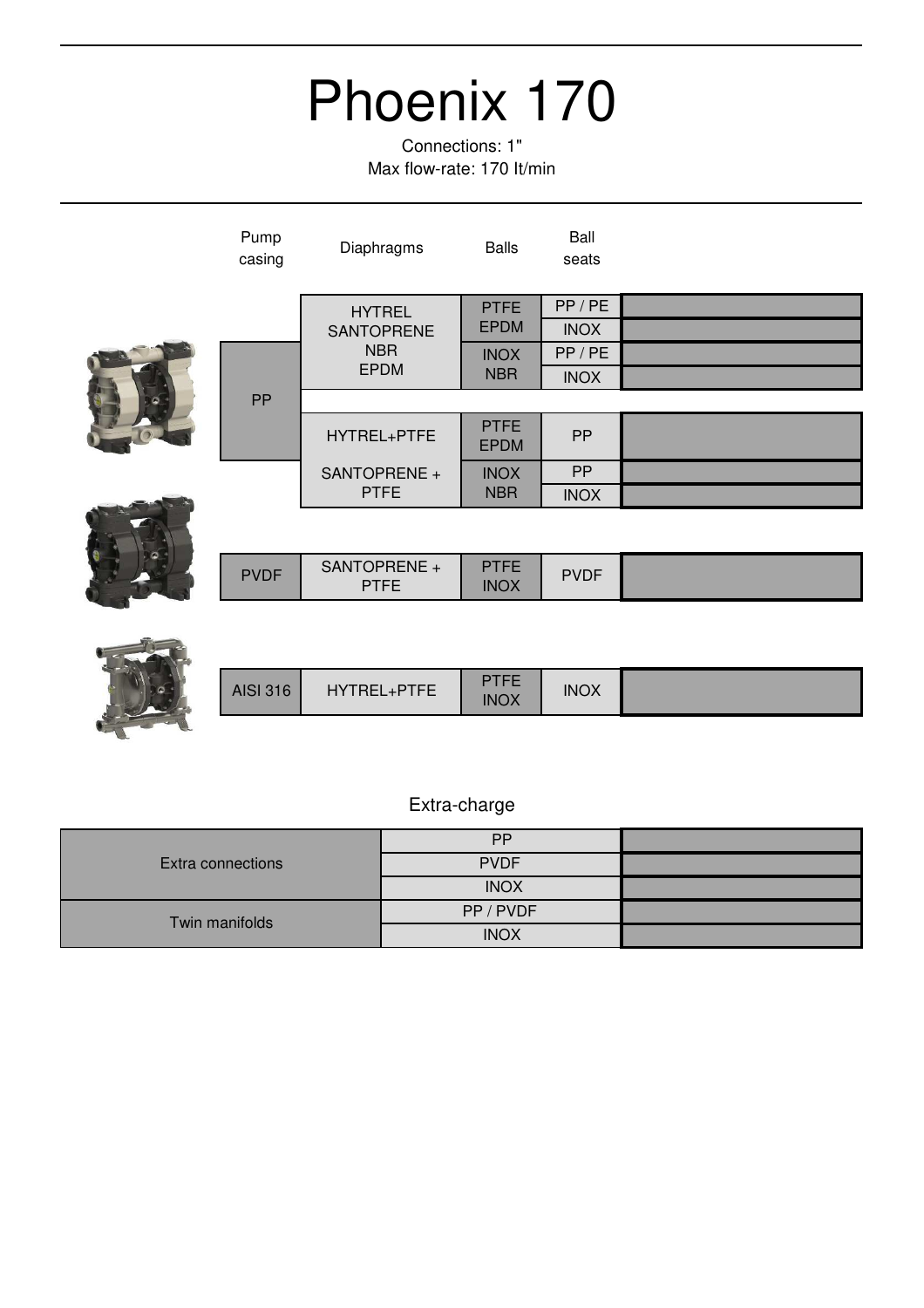Connections: 1" 1/4 Max flow-rate: 250 It/min

| Pump<br>casing | Diaphragms                  | <b>Balls</b>               | Ball<br>seats           |  |
|----------------|-----------------------------|----------------------------|-------------------------|--|
|                | <b>HYTREL</b><br>SANTOPRENE | <b>PTFE</b><br><b>EPDM</b> | <b>PE</b><br><b>ALU</b> |  |
|                | <b>NBR</b><br><b>EPDM</b>   | <b>INOX</b><br><b>NBR</b>  | <b>PE</b><br><b>ALU</b> |  |
| <b>ALU</b>     |                             |                            |                         |  |
|                | HYTREL+PTFE                 | <b>PTFE</b><br><b>EPDM</b> | <b>ALU</b>              |  |
|                | SANTOPRENE +<br><b>PTFE</b> | <b>INOX</b><br><b>NBR</b>  | <b>ALU</b>              |  |

| connections   | $\Lambda$<br>ᅮ |  |
|---------------|----------------|--|
| win manifolds | AL.            |  |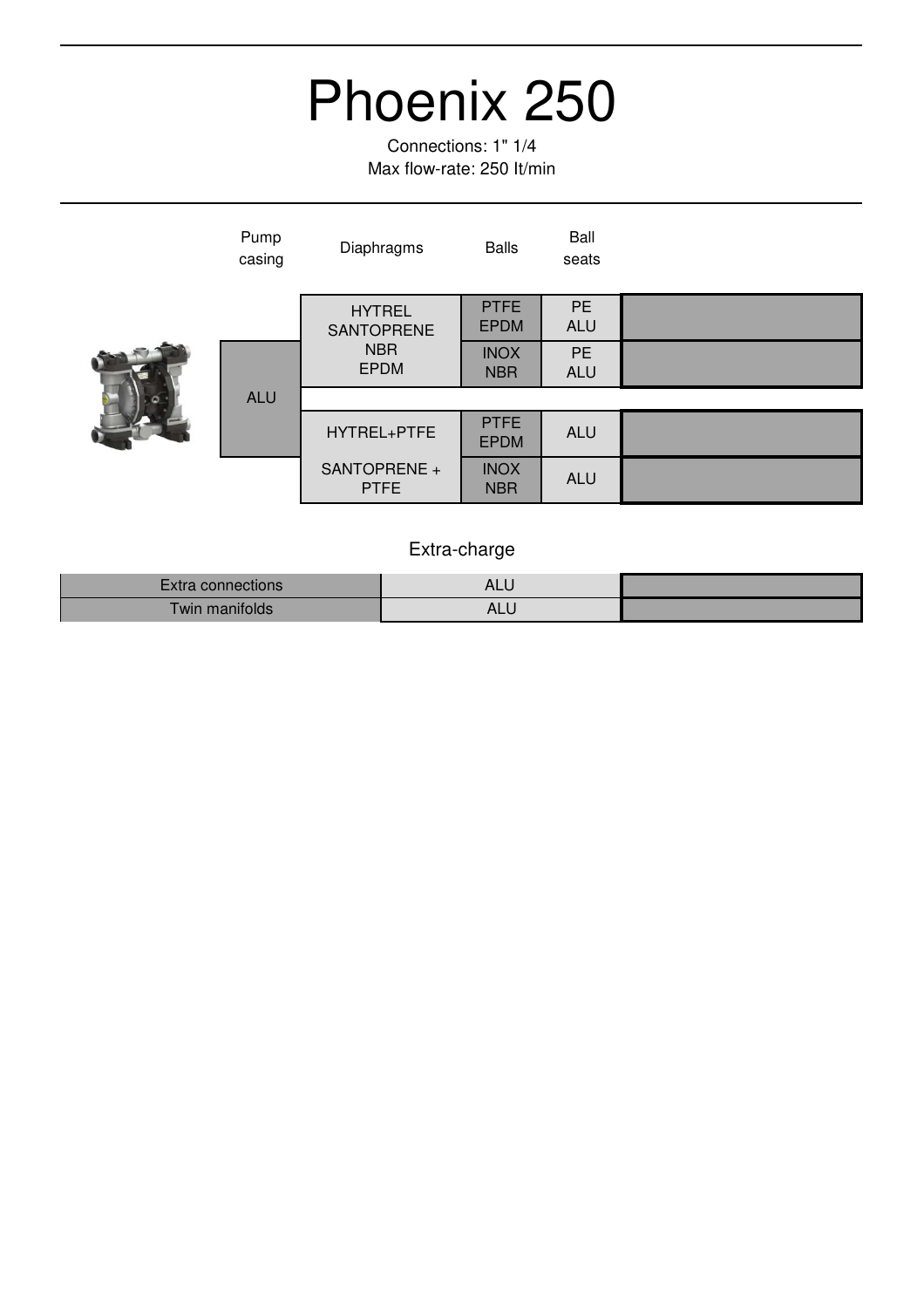Connections: 1" 1/4 Max flow-rate: 250 It/min

| Pump<br>casing | Diaphragms                  | <b>Balls</b>               | Ball<br>seats |  |
|----------------|-----------------------------|----------------------------|---------------|--|
|                | <b>HYTREL</b>               | <b>PTFE</b>                | PP/PE         |  |
|                | SANTOPRENE                  | <b>EPDM</b>                | <b>INOX</b>   |  |
|                | <b>NBR</b>                  | <b>INOX</b>                | PP/PE         |  |
|                | <b>EPDM</b>                 | <b>NBR</b>                 | <b>INOX</b>   |  |
| PP             |                             |                            |               |  |
|                | HYTREL+PTFE                 | <b>PTFE</b><br><b>EPDM</b> | PP            |  |
|                | SANTOPRENE +<br><b>PTFE</b> | <b>INOX</b><br><b>NBR</b>  | <b>PP</b>     |  |
|                |                             |                            | <b>INOX</b>   |  |
|                |                             |                            |               |  |
| <b>PVDF</b>    | SANTOPRENE +<br><b>PTFE</b> | <b>PTFE</b><br><b>INOX</b> | <b>PVDF</b>   |  |
|                |                             |                            |               |  |
|                |                             |                            |               |  |
|                |                             | <b>PTFF</b>                |               |  |



| <b>AISI 316</b><br>HYTREL+PTFE | <b>PTEE</b><br><b>INOX</b> | <b>INOX</b> |  |
|--------------------------------|----------------------------|-------------|--|
|--------------------------------|----------------------------|-------------|--|

|                   | <b>PP</b>   |  |
|-------------------|-------------|--|
| Extra connections | <b>PVDF</b> |  |
|                   | <b>INOX</b> |  |
| Twin manifolds    | PP/PVDF     |  |
|                   | <b>INOX</b> |  |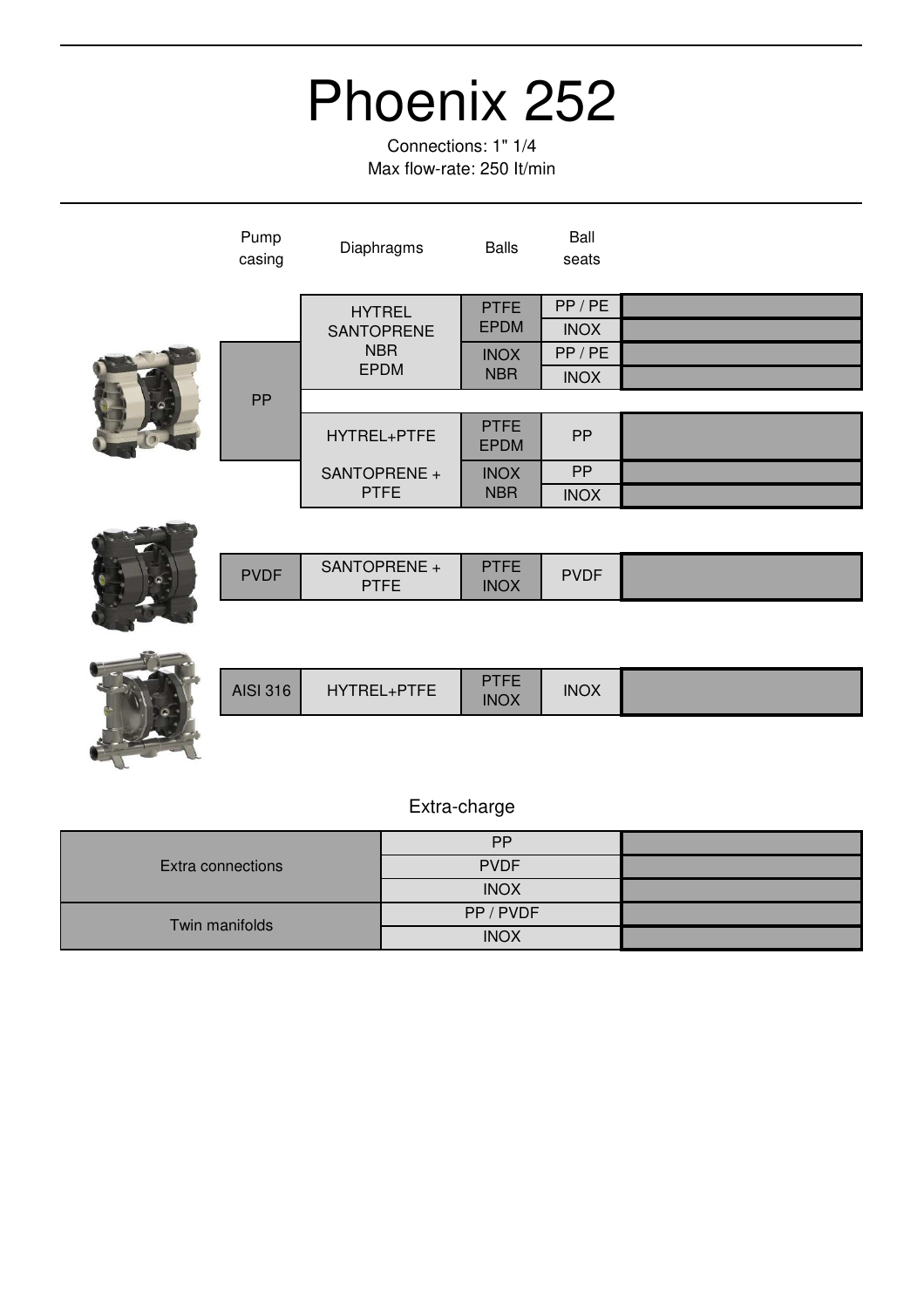Connections: 1" 1/2 Max flow-rate: 400 It/min

|  | Pump<br>casing  | Diaphragms                         | <b>Balls</b>               | Ball<br>seats          |  |
|--|-----------------|------------------------------------|----------------------------|------------------------|--|
|  |                 | <b>HYTREL</b><br><b>SANTOPRENE</b> | <b>PTFE</b><br><b>EPDM</b> | PP / PE<br><b>INOX</b> |  |
|  |                 | <b>NBR</b>                         | <b>INOX</b><br><b>NBR</b>  | PP / PE                |  |
|  |                 | <b>EPDM</b>                        |                            | <b>INOX</b>            |  |
|  | PP              |                                    |                            |                        |  |
|  |                 | HYTREL+PTFE                        | <b>PTFE</b><br><b>EPDM</b> | PP                     |  |
|  |                 | SANTOPRENE +                       | <b>INOX</b>                | PP                     |  |
|  |                 | <b>PTFE</b>                        | <b>NBR</b>                 | <b>INOX</b>            |  |
|  |                 |                                    |                            |                        |  |
|  | <b>PVDF</b>     | SANTOPRENE +<br><b>PTFE</b>        | <b>PTFE</b><br><b>INOX</b> | <b>PVDF</b>            |  |
|  |                 |                                    |                            |                        |  |
|  | <b>AISI 316</b> | HYTREL+PTFE                        | <b>PTFE</b><br><b>INOX</b> | <b>INOX</b>            |  |
|  |                 |                                    |                            |                        |  |
|  |                 | <b>HYTREL</b>                      | <b>PTFE</b>                | <b>ALU</b>             |  |
|  |                 | <b>SANTOPRENE</b>                  | <b>EPDM</b>                | <b>PE</b>              |  |
|  |                 | <b>NBR</b><br><b>EPDM</b>          | <b>INOX</b>                | <b>ALU</b>             |  |
|  |                 |                                    | <b>NBR</b>                 | <b>PE</b>              |  |
|  | <b>ALU</b>      |                                    |                            |                        |  |
|  |                 | HYTREL+PTFE                        | <b>PTFE</b><br><b>EPDM</b> | <b>ALU</b>             |  |
|  |                 | SANTOPRENE +<br><b>PTFE</b>        | <b>INOX</b><br><b>NBR</b>  | <b>ALU</b>             |  |

|                          | DD          |  |
|--------------------------|-------------|--|
| <b>Extra connections</b> | <b>PVDF</b> |  |
|                          | AL.         |  |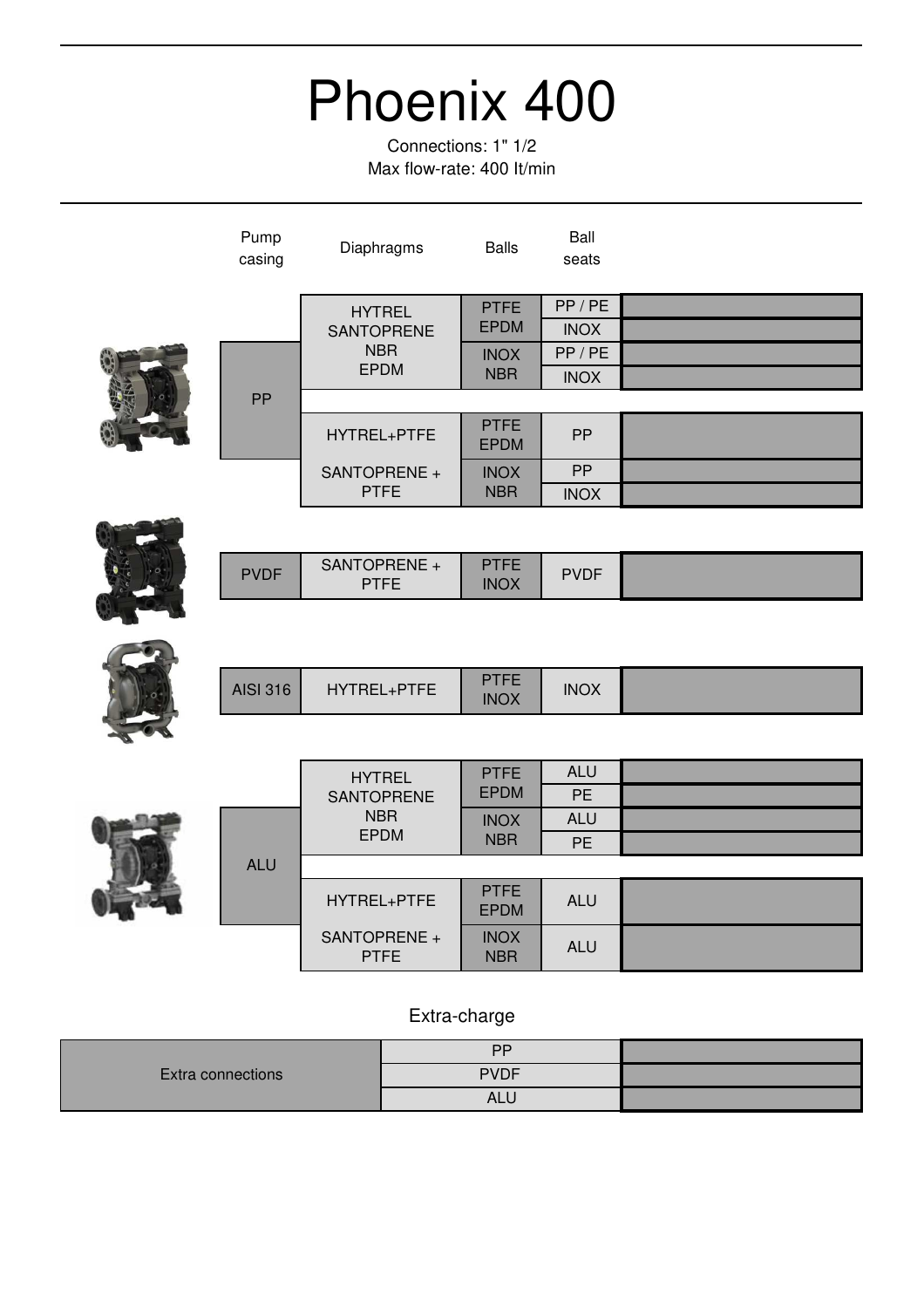Connections: 2" Max flow-rate: 700 It/min

| Pump<br>casing  | Diaphragms                  | <b>Balls</b>               | Ball<br>seats |  |
|-----------------|-----------------------------|----------------------------|---------------|--|
|                 | <b>HYTREL</b>               | <b>PTFE</b>                | PP/PE         |  |
|                 | <b>SANTOPRENE</b>           | <b>EPDM</b>                | <b>INOX</b>   |  |
|                 | <b>NBR</b>                  | <b>INOX</b>                | PP/PE         |  |
|                 | <b>EPDM</b>                 | <b>NBR</b>                 | <b>INOX</b>   |  |
| PP              |                             |                            |               |  |
|                 | HYTREL+PTFE                 | <b>PTFE</b><br><b>EPDM</b> | PP            |  |
|                 | SANTOPRENE +                | <b>INOX</b>                | PP            |  |
|                 | <b>PTFE</b>                 | <b>NBR</b>                 | <b>INOX</b>   |  |
|                 |                             |                            |               |  |
| <b>PVDF</b>     | SANTOPRENE +<br><b>PTFE</b> | <b>PTFE</b><br><b>INOX</b> | <b>PVDF</b>   |  |
|                 |                             |                            |               |  |
| <b>AISI 316</b> | HYTREL+PTFE                 | <b>PTFE</b><br><b>INOX</b> | <b>INOX</b>   |  |

|            | <b>HYTREL</b><br>SANTOPRENE | <b>PTFE</b><br><b>EPDM</b> | <b>PE</b><br><b>ALU</b> |  |
|------------|-----------------------------|----------------------------|-------------------------|--|
|            | <b>NBR</b><br><b>EPDM</b>   | <b>INOX</b><br><b>NBR</b>  | <b>PE</b><br><b>ALU</b> |  |
| <b>ALU</b> |                             |                            |                         |  |
|            | HYTREL+PTFE                 | <b>PTFE</b><br><b>EPDM</b> | <b>ALU</b>              |  |
|            | SANTOPRENE +<br><b>PTFE</b> | <b>INOX</b><br><b>NBR</b>  | <b>ALU</b>              |  |

|                   | <b>DD</b>   |  |
|-------------------|-------------|--|
| Extra connections | <b>PVDF</b> |  |
|                   | ALl         |  |